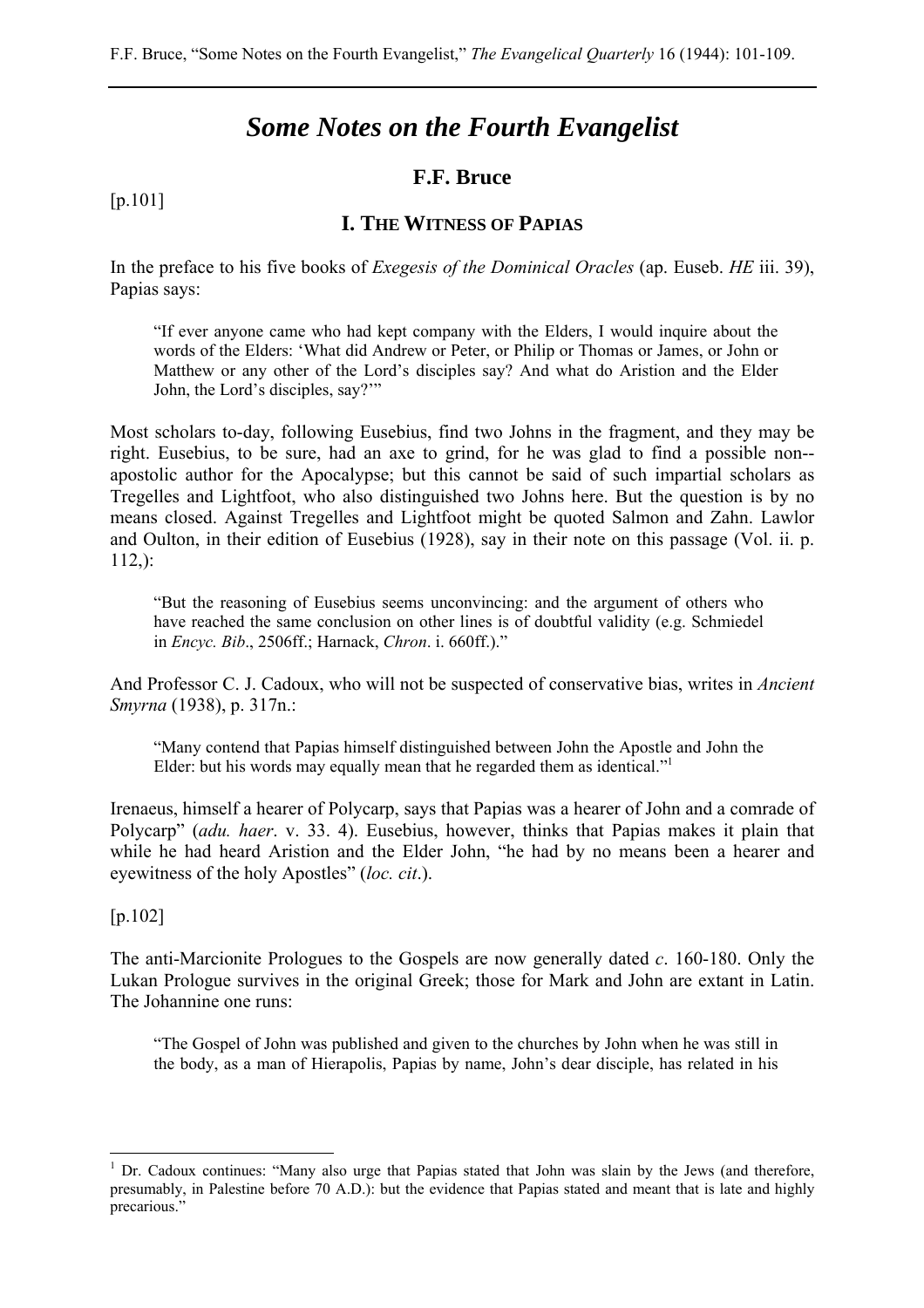five Exegetical books.<sup>2</sup> He indeed wrote down the Gospel accurately at John's dictation. But the heretic Marcion was thrust out by John, after being repudiated by him for his contrary views. He had carried writings or letters to him from brethren who were in Pontus."

We cannot deal here with the curious reference to Marcion, on which Dr. Robert Eisler bases part of his fantastic theory in *The Enigma of the Fourth Gospel* (1938). For the rest, the Prologue states that Papias (1) ascribed the authorship of the Fourth Gospel to John, (2) was a disciple of John, (3) copied the Gospel at John's dictation. There is no good reason to doubt the first statement; it gives us, indirectly, the earliest testimony to the Johannine authorship of the Gospel.<sup>3</sup> The second supports Irenaeus; the third, while not impossible if the second be true, is on other grounds improbable, and is perhaps best explained by Lightfoot's suggestion *(Essays on Supernatural Religion, p. 214)* that Papias's "*they* wrote down" (ἀπέγραφον or a  $\alpha\pi\epsilon\gamma\rho\alpha\psi\alpha\nu$ ) has been misunderstood or misread as "I wrote down" ( $\alpha\pi\epsilon\gamma\rho\alpha\varphi$ ov or a  $\alpha \pi \epsilon \gamma \rho \alpha \psi \alpha$ ).<sup>4</sup>

## **II. A SECOND JOHN AT EPHESUS?**

In the fourth-century *Apostolic Constitutions*, vii. 46, there is a list of bishops alleged to have been appointed to various sees during the lifetime of the Apostles, including "in Ephesus, Timothy appointed by Paul, and John appointed by me John". The historical value of this list is practically nil (e.g., Ignatius is said to have been made bishop of Antioch by Paul!), except that the names are not inventions. This might be taken as evidence for two Johns at Ephesus, the Apostle and a second

[p.103]

 $\overline{a}$ 

John, appointed bishop by the Apostle; but the statement may be simply an inference from Eusebius.

In an article on "The Authorship of the Fourth Gospel" in the *Bulletin of the John Rylands Library*, xiv (1930), pp. 333ff., Dr. A. Mingana mentions that some Peshitta MSS. contain a treatise ascribed to Eusebius, which gives a short account of each of the Twelve Apostles and Seventy Disciples (though Eusebius, *HE* i. 1 ,2, says that "no list of the Seventy is anywhere extant"). The section on John, translated from Mingana's Syriac quotation, is as follows:

"John the Evangelist was also from Bethsaida. He was of the tribe of Zebulun. He preached in Asia at first, and afterwards was banished by Tiberius Caesar to the isle of Patmos. Then he went to Ephesus and built up the church in it. Then three disciples went thither with him, and there he died and was buried. [These three were] Ignatius, who was afterwards bishop in Antioch and was thrown to the beasts at Rome; Polycarp, who was afterwards bishop in Smyrna and was crowned in the fire; John, to whom he committed the priesthood and the episcopal see after him. He then [the Evangelist, having lived a long

<sup>2</sup> The Latin is corrupt: *in exotericis id est in extremis quinque libris*. Evidently *extremis* is a corruption of *externis* or *extraneis*, a gloss on *exotericis* (εξωτερικοΐς), which is itself a corruption of *exegeticis* (έξη γητικοίς).

But B. W. Bacon argued that the Prologue was a second-hand reflection of Papias's testimony to the *Apocalypse* (see his *Studies in Matthew* [1931), pp. 452ff.). 4

Other less simple explanations have been made, e.g. by Dr. F. L. Cross who, writing to *The Times* of Feb. 10, 1936,, says: "My own reading of the Prologue, if I may set it down dogmatically, is that 1n its original form it asserted that the Fourth Gospel was written by John the Elder at the dictation of John the Apostle when the latter had reached a very great age."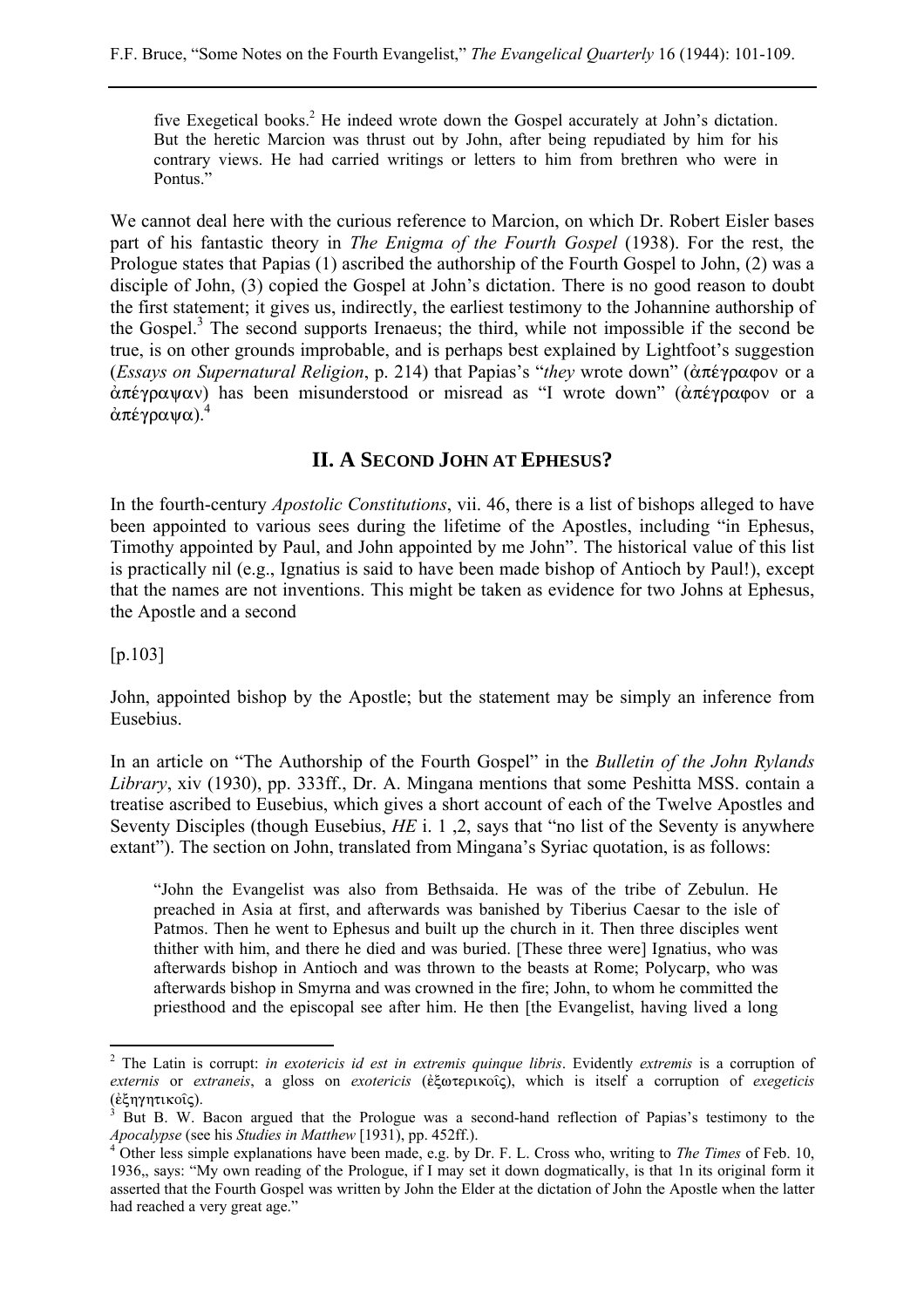time, died and was buried in Ephesus, in which he had been bishop. He was buried by his disciple John, who was bishop in Ephesus [after him]; and their two graves are in Ephesus―one concealed, namely the Evangelist's; the other being that of John his disciple, who wrote the Revelations, for he said that he heard all that he wrote from the mouth of the Evangelist."

Though not the work of Eusebius, this section is certainly based on him and on his report of Dionysius of Alexandria's views of the Apocalypse (*HE* vii. 25). Dionysius (*c*. A.D. 250), who held anti-millenarian views, distinguished the Apocalypse from the Fourth Gospel on stylistic grounds, and thought that the former was the work of another John than the Apostle, the Fourth Evangelist. He suggested that there had been a second John in Asia, since report averred that there were two tombs in Ephesus ascribed to John. Eusebius linked this report with Papias's, double mention of John, and supposed that the second John posited by Dionysius was John the Elder, as distinct from John the Apostle. But this Syriac document, unlike Dionysius and Eusebius, does not make the second John the author of the Apocalypse, but simply the amanuensis of the Apostle, who was the real author―unless indeed, as some think, the plural "Revelations" (Syr. *gelyane*) refers not to the Apocalypse but to the Gospel, in which case an early precedent would be provided for those writers of our day who, believing in a second John at Ephesus, regard him as the

[p.104]

 $\overline{a}$ 

Apostle's amanuensis (or more than amanuensis) in the writing of the Gospel.

This Syriac treatise hardly provides *independent* evidence for the Ephesian residence and episcopate of a second John. But Mingana gave further interesting information. Peshitta MSS. regularly have this colophon after the Fourth Gospel: "Here ends the Gospel of John who spoke in Greek at Ephesus." But one MS. (Mingana Syriac 540) has the unique colophon: "Here ends the writing of the holy Gospel―the preaching of John who spoke in Greek in *Bithynia*"; and also the unique prefatory note: "The holy Gospel of our Lord Jesus Christ the preaching of John the younger" (*euangelion gaddisha d'Maran Teshu' M'shiha―karuzutha d'Yuhanan na'ara*). The MS. is dated 1749, but is copied from one of *c*. 750. Mingana very cautiously suggested the inference that this "younger John" was the disciple of the Apostle mentioned in the treatise just referred to; but if so, the Apostle must have been the elder John. Some, however, will have it that he who is here called "the younger" is the same as Papias's Elder<sup>"5</sup>. But as we do not know on what authority the unique colophon and prefatory note rest, we can regard them only as interesting curiosities.

#### **III. POLYCARP AND JOHN**

Irenaeus leaves no doubt that his teacher Polycarp (martyred A. D. 155) was a disciple of the Apostle John. In his letter to Florinus he reminds him how Polycarp "used to tell of his intercourse with John and with the others who had seen the Lord" (Euseb. *HE* v. 20); and in his letter to Victor of Rome he tells how Polycarp had always observed Easter according to

<sup>&</sup>lt;sup>5</sup> "The younger John may well have been the John we call the 'Elder' or 'Presbyter'—the name 'Elder' or 'Presbyter' was not meant to indicate his age in relation to any other John" (C. J. Wright in *The Mission and Message of Jesus* [1937], p. 657). But W. F. Howard sums up Mingana's discovery with wise caution: "Interesting as this is, we can hardly treat it as other than a bit of irresponsible guesswork by some scribe of a late date in the history of the transcription of the Gospel" (in *The Story of the Bible* [Amalgamated Press, 1938], p. 1233); In *The Fourth Gospel in Research and Debate* (1910) and elsewhere, B. W. Bacon, following Scholten and Schlatter, identified Papias's Elder John with John, the seventh bishop of Jerusalem, who died *c*. A.D. 117 (Euseb., *HE* iv. 5; Epiphanius, *Haer*. lxvi. 20).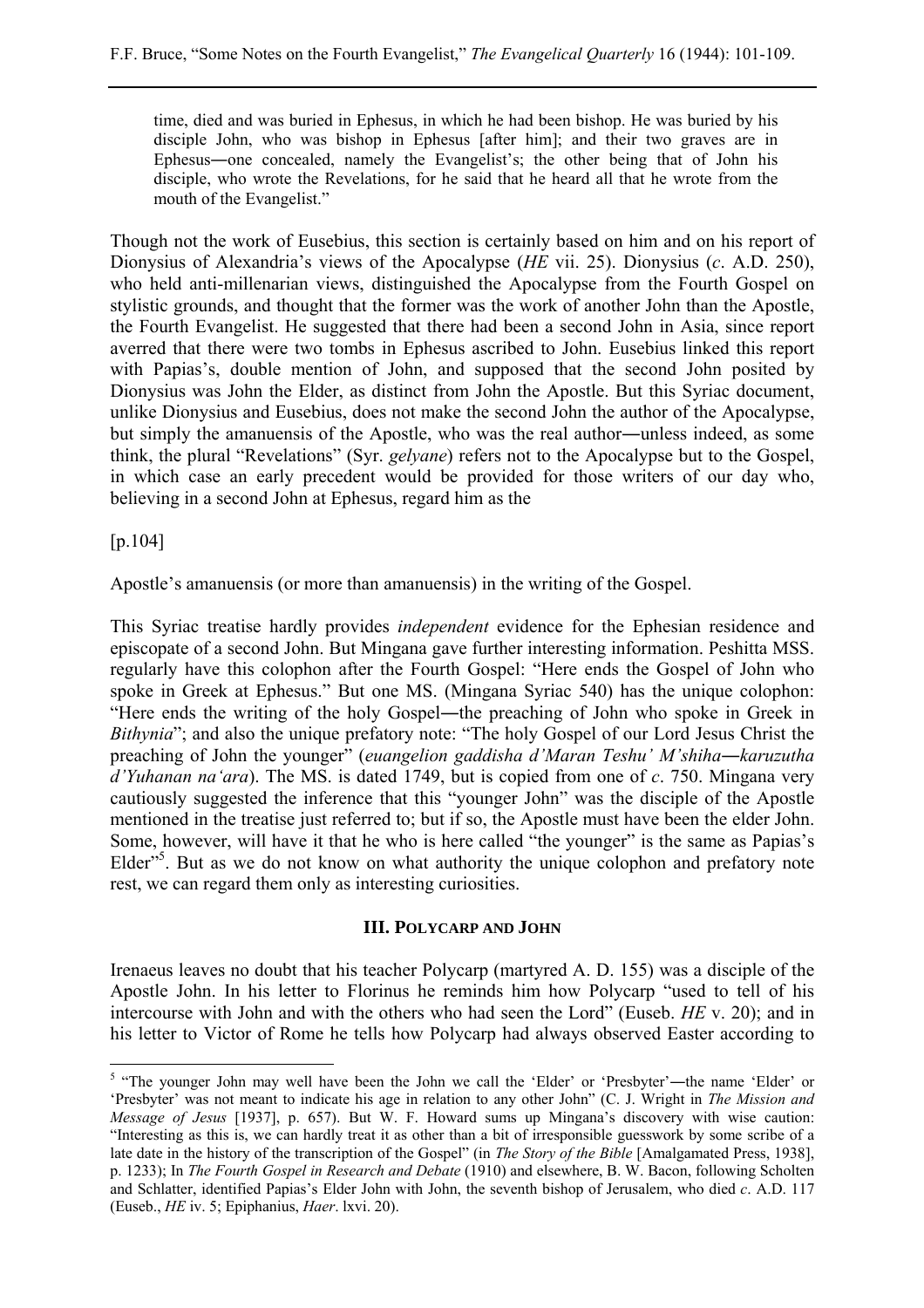the Quartodeciman reckoning "along with John the disciple of our Lord and the rest of the Apostles with whom he associated" (*ib*., v. 24). We have also his statement that "not only was Polycarp taught by Apostles and conversed with

[p.105]

many who had seen Christ, but he was also appointed by Apostles in Asia bishop in the church in Smyrna" (*adu. haer*. iii. 3. 4; Euseb. *HE* iv. I4). Tertullian, still more explicitly, says he was placed there by John (*de praescr. haer.* 32).

Against this clear testimony B. H. Streeter in *The Primitive Church* (1929), pp. 94ff., 265ff., sets the evidence of the *Life of Polycarp* which is ascribed, probably rightly, to Pionius, who was martyred at Smyrna in 250 (presumably the same Pionius as is mentioned in a note at the end of the Letter of the Smyrnaeans on the *Martyrdom of Polycarp*). In it nothing is said about Polycarp's association with Apostles; he is represented as the protege of Bucolus, his predecessor in the Smyrnaean episcopate. That Irenaeus's account should thus be ignored by a third-century writer was regarded by Streeter as proving that the latter drew his information from a source sufficiently authoritative to outweigh even the authority of Irenaeus. Lightfoot could find no historical value in the Pionian *Life* (*Apostolic Fathers*, II, i. 419f.). But Dr. Cadoux (*op. cit*., pp. 305ff.) gives sound reasons for treating its statements as in the main reliable, without rejecting the testimony of Irenaeus. He points out that the strong anti-Quartodeciman convictions of the author of the *Life*, which apparently made him omit all reference to Polycarp's visit to Rome in the Quartodeciman interest in 154, were also responsible probably for the omission of any mention of John, who was regarded as the greatest authority for the Quartodeciman practice.

Dr. Cadoux also argues that the episcopate to which Polycarp was apostolically appointed was not the monarchical episcopate, but the episcopate in the earlier N.T. sense, synonymous with the presbyterate. In that case his succession to the monarchical episcopate came later, but before 115, in which year Ignatius writes to him as "bishop of the church of the Smyrnieans". This helps, too, to dispose of the difficulty raised by Streeter (*op. cit*., pp. 95f.), that Polycarp was too young to have been appointed bishop in the Apostles' lifetime.

But this last objection of Streeter, that Polycarp was only about thirty at the end of the first century and therefore too young to have received apostolic ordination, depends upon taking his words at his martyrdom, "Eighty-six years have I served Him", to mean that he was eighty-six years old in 155. Zahn, however, reds this interpretation as untenable, since

[p.106]

the available evidence indicates that Polycarp did not become a Christian until he was ten or twelve years old, so that he was nearly a hundred at the time of his death (*Forschungen zur Geschichte des NT Kanons* iv. 249ff.; vi. 94). This extra margin of a decade quite disposes of Streeter's difficulty, if we accept (as we should) the tradition that the Apostle John lived at Ephesus until *c*. A.D. 100.

# **IV. GAIUS OF ROME AND THE FOURTH GOSPEL**

Eusebius (*HE* iii. 28) gives a quotation from Gaius's *Disputation* with the Montanist Proclus (*c*. 200), which is usually taken as ascribing the Johannine Apocalypse to the heretic Cerinthus. The Montanists appealed specially to the Johannine writings in support of their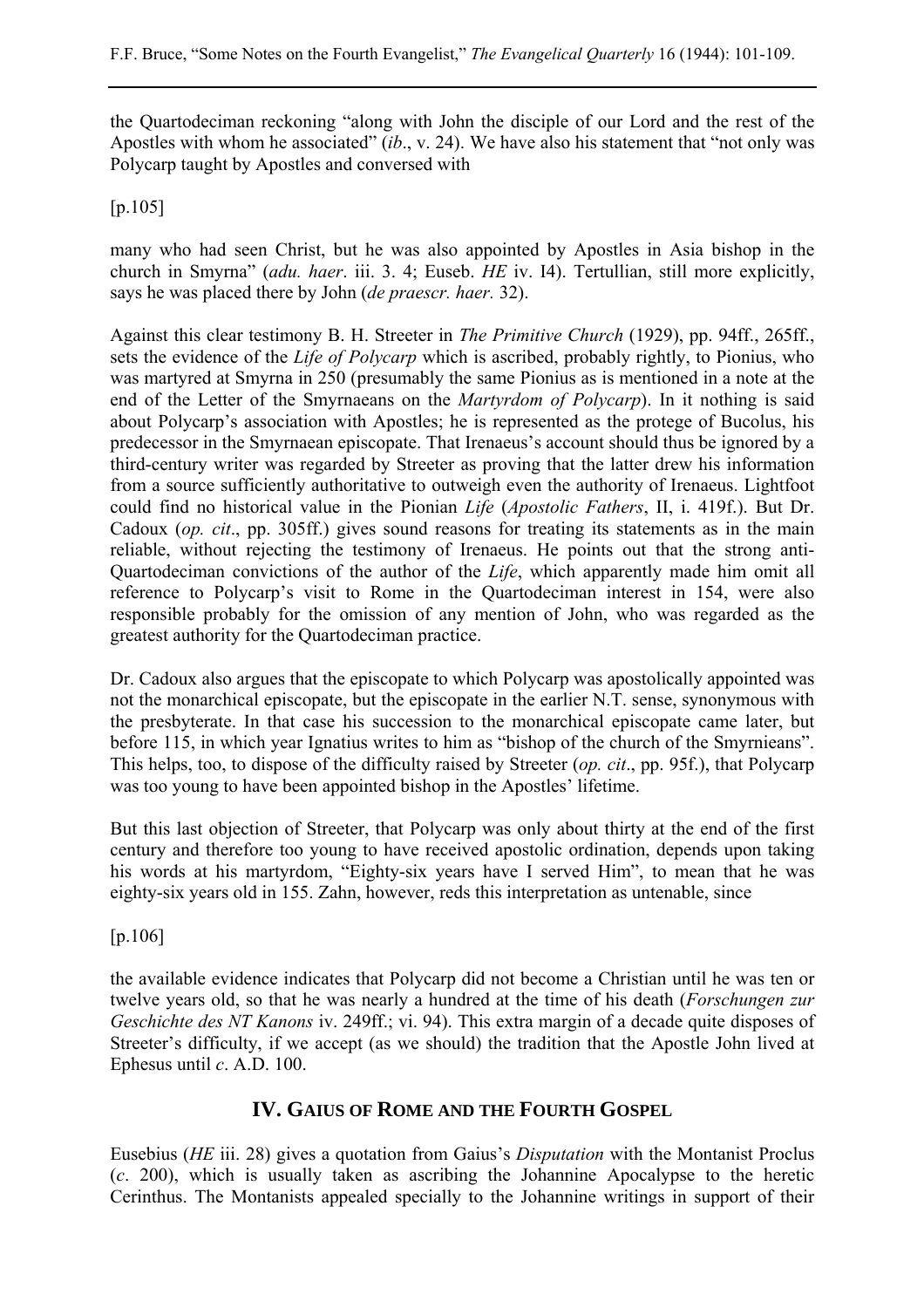doctrine of the Spirit; it would therefore disconcert them if one or more of these, writings were shown to be of heretical origin. In the fourth century Epiphanius (*Haer*. l-liv) and, Filaster (*Haer*. lx) mention some people who ascribed both the Apocalypse and the Fourth Gospel to Cerinthus (Epiphanius's *Alogoi*), stressing the differences between this Gospel and the others in the order of events.

Epiphanius and Filaster drew largely on the treatise *Against all Heresies* and other antiheretical works of Hippolytus (*c*. 160-240). One of these works of Hippolytus was a *Defence of the Gospel according to john and of the Apocalypse*, mentioned on the Chair of Hippolytus (A.D. 222) and also in the list of the Syrian writer Ebed-Jesu (*c*. 1300). Ebed-Jesu also mentions a work of Hippolytus entitled Heads against Gaius which may, however, have been simply another name for the above-mentioned *Defence*. The Heads against Gaius were known to the West Syrian bishop Dionysius Bar-Salibi (d. 1171), who quotes frequently from them in his Biblical commentaries. In one place Bar-Salibi tells us:

"Hippolytus of Rome said that a man named Gaius appeared, who said that the Gospel was not John's, nor the Apocalypse, but that they were the work of the heretic Cerinthus. The blessed Hippolytus rose against this man and showed that the teaching of John in the Gospel and in the Apocalypse was different from that of Cerinthus."

And elsewhere he quotes Hippolytus as saying:

[p.107]

 $\overline{a}$ 

"The heretic Gains argued that John disagreed with his brother-evangelists in saying that after the Baptism He went to Galilee and performed the miracle of the wine."6

These quotations suggest that Dom J. Chapman was not far wrong in saying of the *Alogoi*: "I am inclined to think that the best name for them is Gaius & Co." (*John the Presbyter and the Fourth Gospel* [1911], p. 3).<sup>7</sup>

Why then did Eusebius mention Gaius's criticism of the Apocalypse only? Was it because of his personal dislike of the Apocalypse? At any rate, Eusebius must surely have known of Gaius's attitude to the Fourth Gospel, and it is probably such arguments as his that he has in mind when he says (*HE* iii. 24):

"Thus John in the course of his Gospel relates what Christ did before the Baptist was cast into prison, but the other three Evangelists relate what happened after his imprisonment. If this be understood, the Gospels would no longer appear to disagree with each other, in view of the fact that John's contains the first acts of Christ, and the others the account of what happened to Him towards the end of the period."

Streeter exaggerates when he says that concerning the Fourth Gospel "there was at Rome in the middle of the second century considerable hesitation even in orthodox circles" (*op. cit*., p.

<sup>6</sup> The first quotation comes from J. Sedlacek's edition of Bar-Salibi in the *Corpus Scriptorum Christianorum Orientalium* (1909-10); the second is quoted by P. de Labriolle from Bar-Salibi', unedited commentary on the Gospels. See Lawlor and Oulton, *op. cit*., Vol. II, p.208; M. J. Lagrange, *L'évangile selon saint Jean* (ed. 3, 1927), p. lviii; T. H. Robinson in *The Expositor* VII. i (1906), p. 487. 7

<sup>&</sup>lt;sup>7</sup> Cf. the similar verdict of Salmon, *Intr. to N.T.*, p. 229. The *Alogoi* may possibly be connected with the people mentioned by Irenaeus (*adu. haer*. iii. r r. 9), who "do not admit that type of teaching presented by John's Gospel, in which the Lord promised that He would send the Paraclete, but reject at once both the Gospel and the prophetic Spirit". Cf. Zahn, *Geschichte des NT Kanons* i. 220ff.; ii. 967ff.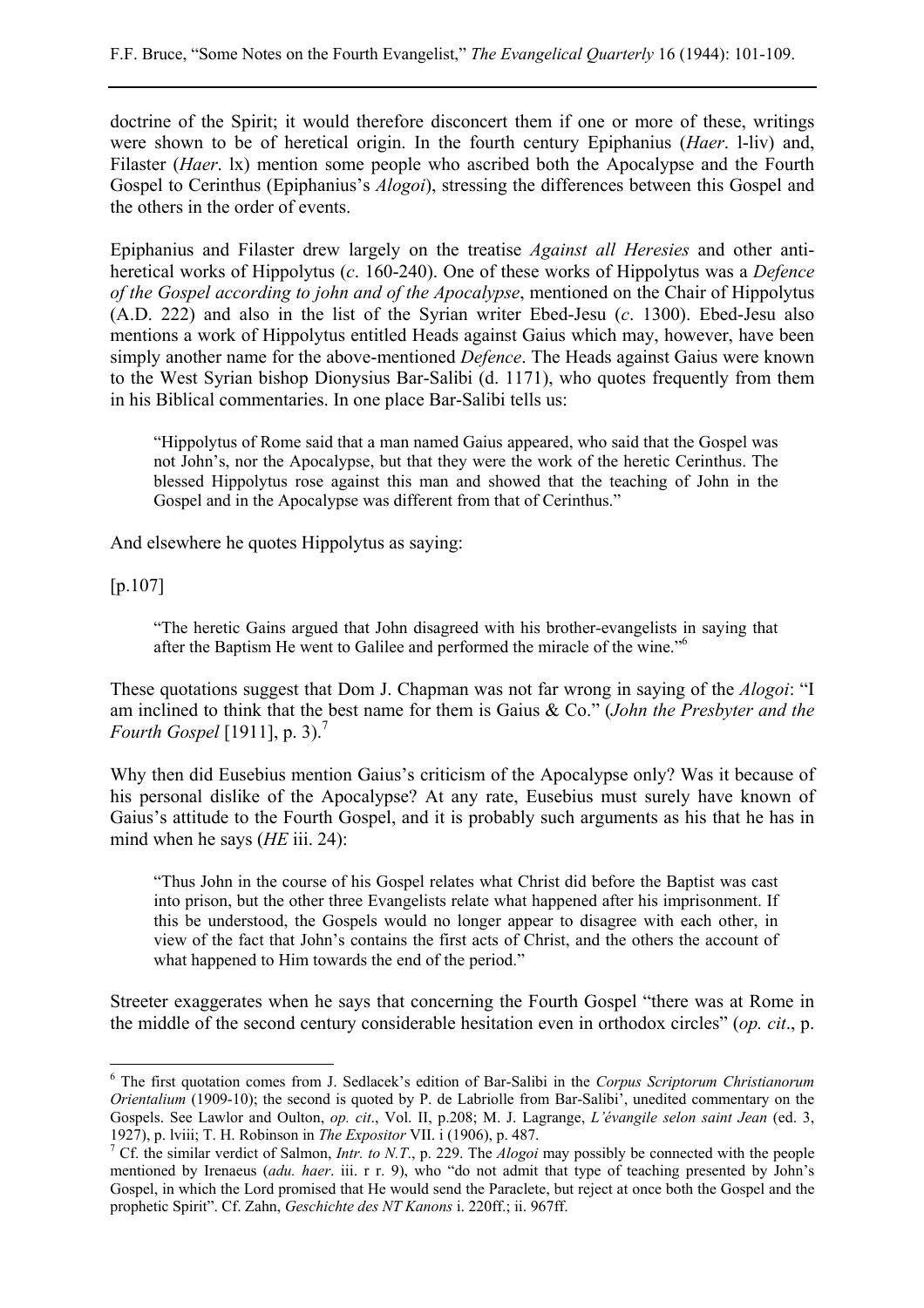118). He is impressed by the fact that Eusebius (*HE* ii. 25) calls Gaius a "churchman" ( $\alpha v \eta \rho$  $\hat{\epsilon}$   $\kappa\lambda$ ησιαστικός); but Gains may well have been the exception that tests the rule, and it is striking that the *Alogoi* are also represented as orthodox in all respects except in their attitude to the Johannine writings (Lightfoot, *Biblical Essays*, p. 117). Bar-Salibi, however, as we have seen, quotes Hippolytus as calling Gaius a heretic.

### **V. THE FOURTH GOSPEL AND THE APOCALYPSE**

Professor J. A. Findlay expresses a common opinion when he writes:

[p.108]

"No books could be more different than are the Fourth Gospel and the Apocalypse, and it is amazing that anyone has been able to bring himself to believe that they came from the same author" (*The Way, the Truth and the Life* [1940], p. 208).

Yet the external evidence for each separately points to John the Apostle as the author. For the Apocalypse we begin with the explicit statements of Justin (*Dial*. 81), Irenaeus (*adu. haer*. iv. 20. 11), and the anti-Marcionite Prologue to Luke, which ends: "And later John the Apostle, one of the Twelve, wrote the Apocalypse in the isle of Patmos and afterwards the Gospel." "We seem led therefore", in the words of Dr. Cadoux, "to the conclusion that the Apostle John did survive to a great age in Ephesos, and was himself the author of the 'Apocalypse' " (*op. cit*., p. 317). But there are at least equally good grounds for concluding that the same Apostle was himself the author of the Fourth Gospel.<sup>8</sup>

In his new book, *Christianity according to St. John* (reviewed on p. 152), Professor W. F. Howard looks on all five Johannine writings as having "originated in the same circle", though he believes in a separate authorship for the Apocalypse, partly because of its "grammatical idiosyncrasies" and partly because "its employment of Jewish non-Christian sources involved the incorporation of conceptions which are distinct from the views that are characteristically Johannine" (p. 15). But among the many valuable things in his book is a practical demonstration that eschatology and mysticism are by no means antipathetic and mutually exclusive. They are combined in the Fourth Evangelist and in Paul, and, by way of a more modern illustration, Dr. Howard aptly quotes two hymns of Charles Wesley, one "the prayer of a Christian mystic" and the other written in "the dialect of undiluted Jewish apocalyptic" (pp. 202f.). Two better-known hymns of Wesley than those quoted by Dr. Howard might be adduced; if one and the same poet wrote *Jesu, Lover of my soul* and *Lo! He comes with clouds descending*, it is difficult to argue on grounds of difference of religious outlook that one and the same author could not have written the Fourth Gospel and the Apocalypse.

[p.109]

 $\overline{a}$ 

In Vol. XV (1943), p. 16, C. F. Burney was quoted as asserting that "the case against identity of authorship of the Gospel and Apocalypse can certainly not be maintained upon the ground

<sup>&</sup>lt;sup>8</sup> See articles in *The Evangelical Quarterly*, iv (1932), pp. 24ff. by D. M. McIntyre; x (1938), pp. 113ff. and xiv (1942), pp. 81ff. by E. K. Simpson; xv (1943), pp. 169ff. by H. P. V. Nunn. The recent attempt by J. N. Sanders in *The Fourth Gospel in the Early Church* (Cambridge, 1943) to find an Alexandrian origin for the Fourth Gospel, denying any real value to the evidence of Irenaeus, can certainly not be pronounced a success.